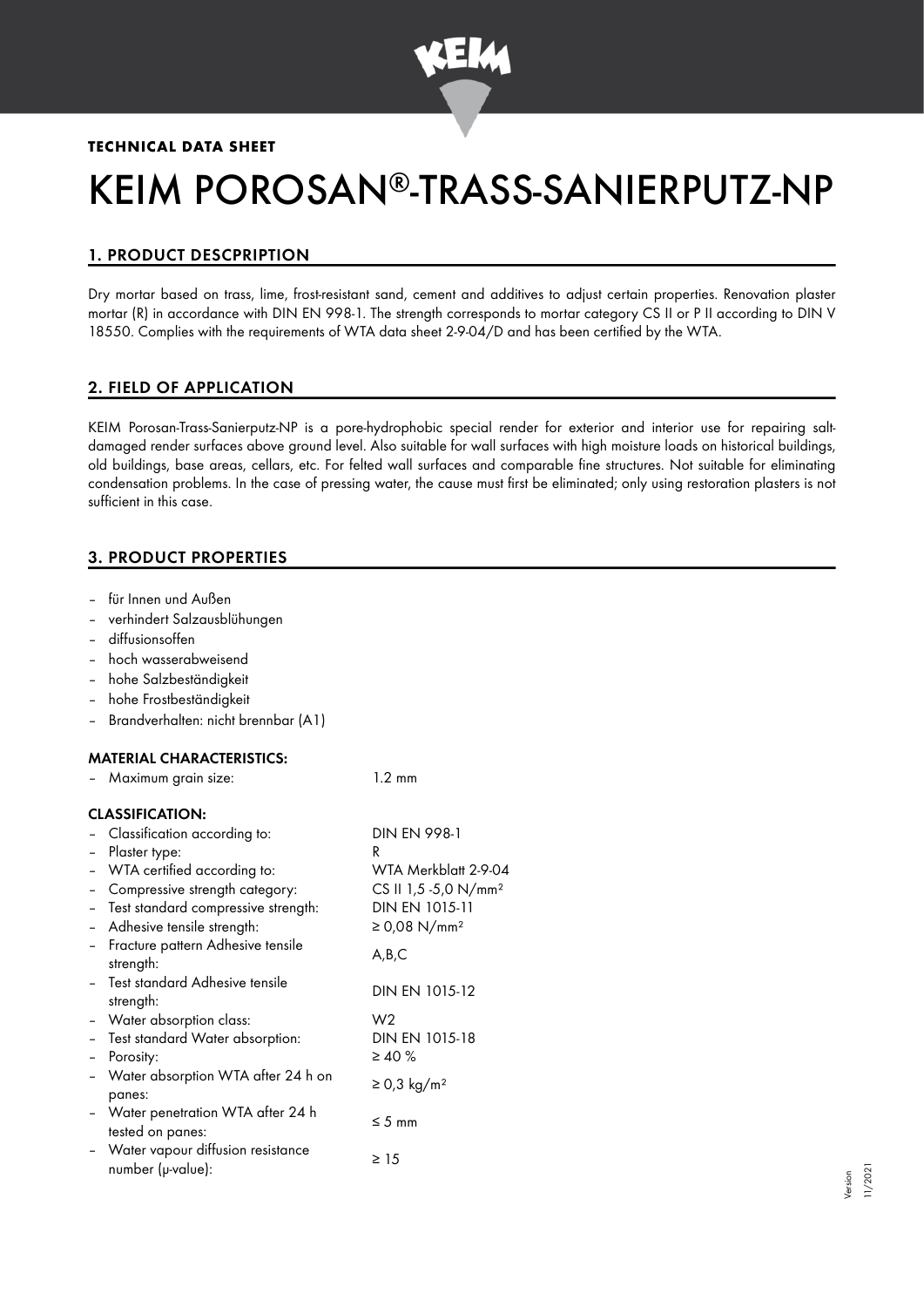#### COLOUR SHADES:

grey

## 4. APPLICATION INSTRUCTIONS

#### SUBSTRATE PREPARATION:

In the case of highly absorbent substrates or very warm ambient conditions, prewetting must be carried out.

#### PREPARATION OF MATERIAL / MIXING & CONVEYING:

Application can be performed by hand or by machine. Manual application: Mix KEIM Porosan-Trass-Sanierputz-NP with approx. 5,0 - 5.7 l of clean water per bag with a power stirrer to a stiff-plastic consistency without lumps and allow to mature briefly. Do not mix longer than 2 minutes. Machine application: KEIM Porosan-Trass-Sanierputz-NP can be processed with common mixing pumps (e.g. PFT G4, G5 Putzknecht S48, m-tec M3) without postmixers and without air entraining screw jackets. Free fall mixers, compulsory mixers and other

mixers which produce elevated air contents are not suitable. Under no circumstances should material that has already stiffened be remixed with water.

#### LAYERING SYSTEM:

In order to achieve the function of the renovation plaster, the plaster is usually applied in two layers, with 10 - 20 mm per layer. Lower plaster layers must be well roughened and require a standing time. Salts that have penetrated to the surface in the meantime must be swept dry before the second layer is applied. The total thickness of 40 mm should not be exceeded. Higher total plaster thicknesses can be achieved with a base coat of KEIMPorosan-Ausgleichsputz-NP. Unevenness, deeper holes or chipped areas must also be levelled with KEIMPorosan-Ausgleichsputz-NP.

#### AFTERTREATMENT:

Notes: In damp rooms (rel. humidity above 65 %), the humidity must be reduced by careful heating and ventilation or dehumidification to such an extent that the restoration plaster can dry out within 10 days. The building owner must be informed that such rooms must also

be adequately heated and ventilated during subsequent use.

#### FINISHING:

Top coats with other plasters are possible (after an appropriate service life), provided their sd value is below 0.2 m. Colour reworking and design can be carried out after 10 days at the earliest. Prior to this, treatment with 1:3 diluted KEIM etching liquid and rinsing with water is required. The functional efficiency of the KEIM Porosan-Trass-Sanierputz-NP is only ensured when using the highly diffusible KEIM mineral paint systems.

#### SETTING TIME:

at least 1 day per mm render thickness (depending on temperature and relative humidity).

#### CONSUMPTION:

approx. 1,1 kg/m² per mm

These material consumption values are guide values for smooth substrates. Exact consumption values must be determined by means of test areas.

#### CLEANING OF TOOLS:

Clean tools, machines and mixers immediatley after use with water. In hardened state only a mechanical removal is possible.

## 5. PACKAGING

| <b>Container content</b> | Unit of measure | Quantity on pallet | Type of container |
|--------------------------|-----------------|--------------------|-------------------|
|                          |                 |                    | bag               |